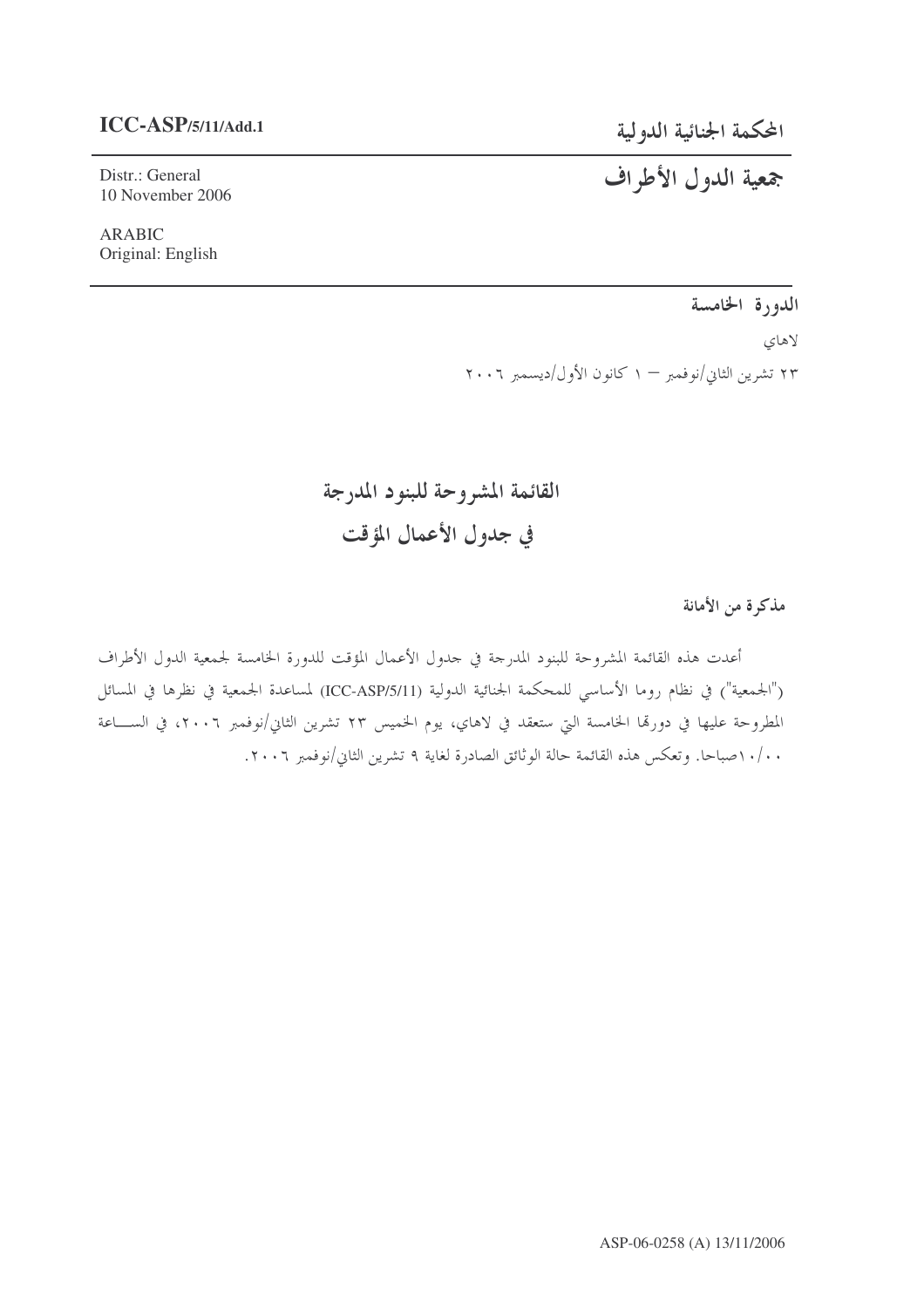# القائمة المشروحة للبنود المدرجة في جدول الأعمال المؤقت

### افتتاح الدورة من طرف الرئيس  $-1$

طبقا للفقرة ٦ من المادة ١١٢ من نظام روما الأساسي، تجتمع جمعية الدول الأطراف ("الجمعية") في دورة عادية مرة في السنة. وطبقا للمادة ٥ من النظام الداحلي لجمعية الدول الأطراف ("النظام الداحلي")،<sup>(١)</sup> قررت الجمعية، في جلستها الرابعة من دورقما الرابعة، المعقودة في ٣ كانون الأول/ديسمبر ٢٠٠٥، أن تعقد دورقما الخامسة في لاهاي لمدة ثمانية أيام من شهري تشرين الثاني/نوفمبر — كانون الأول/ديسمبر ٢٠٠٦، على أن تستأنف لمدة لا تقل عن ثلاثة أيام يلتئم خلالها الفريق العامل الخاص المعبي بجريمة العدوان في عام ٢٠٠٧ في مدينة نيويورك. وسوف يقوم مكتب الجمعية<sup>(٢)</sup> بتحديد المواعيد في كلتا الحالتين. وقرر المكتب، في اجتماع معقود في ١٣ كانون الثاني/يناير ٢٠٠٦، أن تعقد الدورة الخامسة في الفترة من ٢٣ تشرين الثاني/نوفمبر إلى ١ كانون الأول/ديسمبر ٢٠٠٦ والدورة المستأنفة في الفترة من ٢٩ إلى ٣١ كانون الثاني/يناير ٢٠٠٧.

وفي جلستها الخامسة من دورقما الثالثة، المعقودة في ٩ أيلول/سبتمبر ٢٠٠٤، انتخبت الجمعية السيد برونو ستانيو أوغرتي (كوستاريكا) رئيساً للجمعية في دوراقما من الرابعة إلى السادسة'``. وتنص المادة ٣٠ من النظام الداخلي على أن يقوم الرئيس بإعلان افتتاح كل جلسة عامة من جلسات الدورة.

#### دقيقة صمت للصلاة أو التأمل  $-7$

عملاً بالمادة ٤٣ من النظام الداخلي، يدعو الرئيس الممثلين، فور افتتاح الجلسة العامة الأولى ومباشرة قبل اختتام الجلسة العامة الأخيرة، إلى التزام الصمت دقيقة واحدة للصلاة أو التأمل.

### إقرار جدول الأعمال  $-<sup>\omega</sup>$

تنطبق على الدورات العادية المواد ١٠ إلى ١٣ و١٨ إلى ٢٢ من النظام الداخلي الخاصة بجدول الأعمال.

الوثائق الرسمية لجمعية الدول الأطراف في نظام روما الأساسي للمحكمة الجنائية الدولية، الدورة الأولى، نيويورك، ٣-١٠ أيلول/سبتمبر ٢٠٠٢  $(1)$ (منشور الأمم المتحدة، المبيع رقم: E.03.V.2 والتصويب)، الجزء ثانياً — حيم.

الوثائق الرسمية لجمعية اللهول الأطـراف في نظام روما الأساسي للمحكمة الجنائية اللهولية، اللهورة الرابعة، لاهاي، ٢٨ تشرين الثاني/نوفمبر –  $(1)$ ٣ كانو*ن الأول/ديسمبر ٢٠٠٥* (منشور المحكمة الجنائية الدولية، ICC-ASP/4/32)، الجزء أولا – باء – ١٧، الفقرة ٤٠.

الوثائق الرسمية لجمعية اللهول الأطــراف في نظام روما الأساسي للمحكمة الجنائية اللهولية، اللهورة الثالثة، لاهاي، ٦-١٠ أيلول/سبتمبر ٢٠٠٤  $(\mathcal{T})$ (منشور المحكمة الجنائية الدولية، ICC-ASP/3/25)، الجزء أولا  $\cdot$  باء ، الفقرة ٥٥. ووفقاً للمادة ٢٩ من النظام الداخلي ينتخب الرئيس لمدة قوامها ثلاث سنو ات.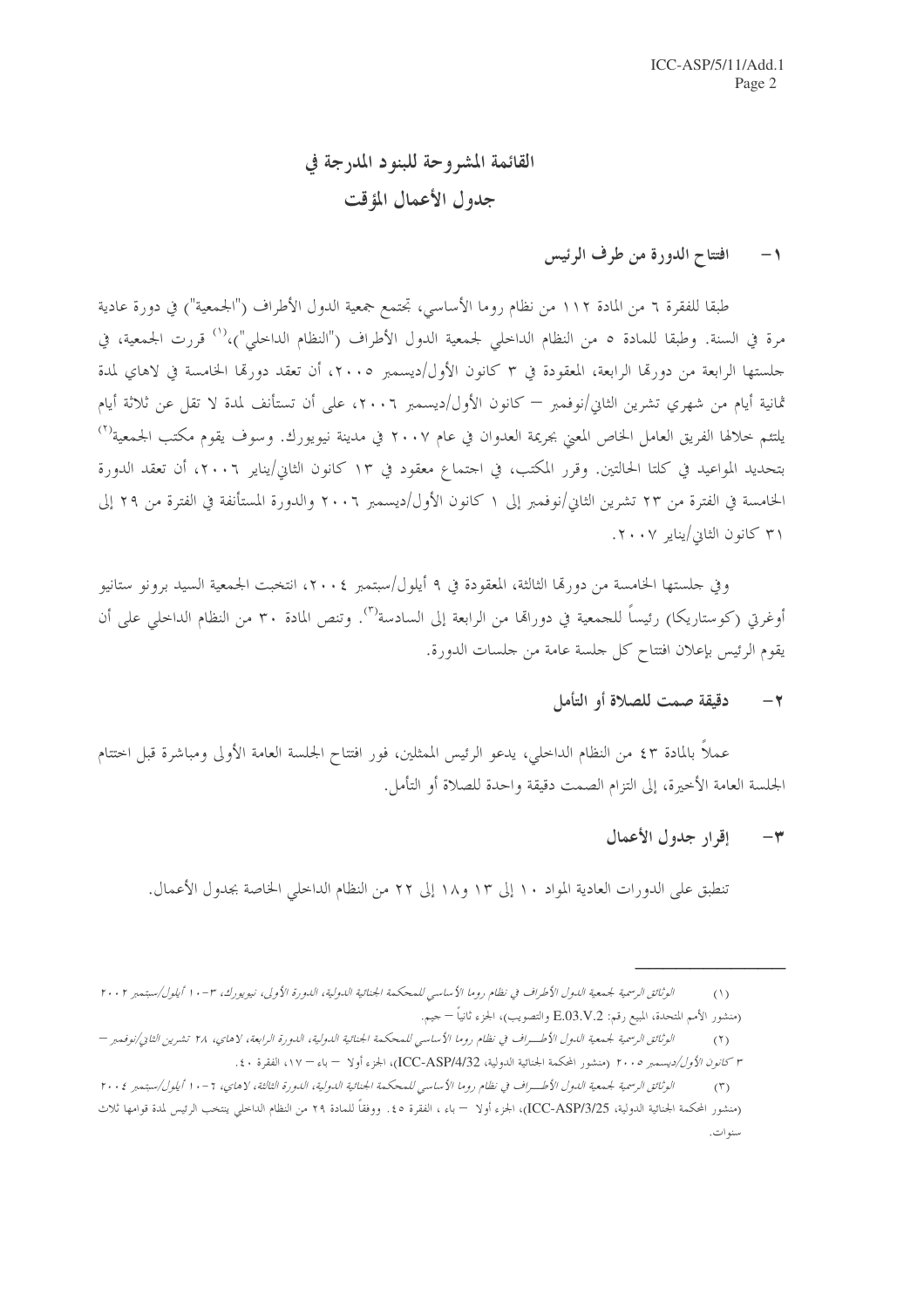ووفقاً للمادتين ١٠ و١١ من النظام الداخلي، صدر في ٤ أيلول/سبتمبر ٢٠٠٦ و٦ تشرين الثاني/ نوفمبر ٢٠٠٦، على التوالي، جدول الأعمال المؤقت للدورة الخامسة (ICC-ASP/5/11) وجدول الأعمال المؤقت للدورة الخامسة المستأنفة (ICC-ASP/5/24). ووفقا للمادة ١٩ من النظام الداخلي، يتوجب تقديم جدول الأعمال إلى الجمعية قصد الموافقة عليه.

البوثيائق

حدول الأعمال المؤقت (ICC-ASP/5/11)

الدول المتأخرة عن سداد اشتراكاتها  $-\epsilon$ 

وفقاً للفقرة ٨ من المادة ١١٢ من نظام روما الأساسي، "لا يكون للدولة الطرف التي تتأخر عن سداد اشتراكاتما المالية في تكاليف المحكمة حق التصويت في الجمعية وفي المكتب إذا كان المتأخر الذي عليها مساوياً لقيمة الاشتراكات المستحقة عليها في السنتين الكاملتين السابقتين أو زائدة عنها".

وأحاطت الجمعية علماً، في دورِها الرابعة، بتقرير المكتب عن متأخرات الدول الأطراف<sup>(٤)</sup> وبالتوصيات التي يتضمنها ودعت المكتب إلى أن يقدم تقريراً إلى الدورة الخامسة للجمعية عن حالة المتأخرات، يتضمن، عند اللزوم، اقتراحات بالتدابير الرامية إلى التشجيع على دفع الاشتراكات المقررة والسلف المقدمة للوفاء بتكاليف المحكمة في موعدها وكاملة وبشكل غير مشروط. بالإضافة إلى ذلك، قررت الجمعية أن طلبات الإعفاء بموجب الفقرة ٨ من المادة ١١٢ من نظام روما الأساسي ينبغي أن تقدمها الدول الأطراف إلى أمانة الجمعية في موعد لا يقل عن الشهر الواحد قبيل دورة لجنة الميزانية والمالية ("اللجنة")، وذلك لتسهيل استعراض اللجنة لتلك الطلبات وأنه ينبغي للجنة أن تسدي إلى جمعية الدول الأطراف المشورة قبل أن تبت الجمعية في أي من طلبات الإعفاء بمقتضى الفقرة ٨ من المادة ١١٢ من نظام روما الأساسى (°).

وفي دورهّا السادسة، اتفقت اللجنة على أن يطلب الرئيس من ثلاثة من الأعضاء فيها أن يجتمعوا لمدة يوم واحد أو يومين في وقت يسبق مباشرة دورهّا السابعة من أجل النظر في طلبات الإعفاء وفقاً للمقرر الذي اتخذته الجمعية. وسوف يجتمع أعضاء اللجنة الثلاثة بصورة غير رسمية وسوف يقدمون استنتاجاهم إلى اللجنة ككل. وسوف تقوم اللجنة، بدورها، باعتماد توصيات تقدم إلى الجمعية. وسيطبق هذا الترتيب بداية عام ٢٠٠٦ ثم تقوم اللجنة بإعادة النظر فيه<sup>(٦)</sup>.

ICC-ASP/5/1. الفقرتان ١٥ - ١٦.  $(7)$ 

 $ICC-ASP/4/14$  $(5)$ 

الوثائق الرسمية لجمعية الدول الأطراف في نظسام روما الأساسي للمحكمة الجنائية الدولية، الدورة الرابعة، لاهاي، ٢٨ تشرين الثاني/نوفمبر —  $(0)$ ٣ *كانون الأول/ديسمبر ٢٠٠٥* (منشور المحكمة الجنائية الدولية، ICC-ASP/4/32)، الجزء ثالثاً، ICC-ASP/4/Res.4، الفقرات ٤٠ و٤٢ و٤٤ من المنطوق.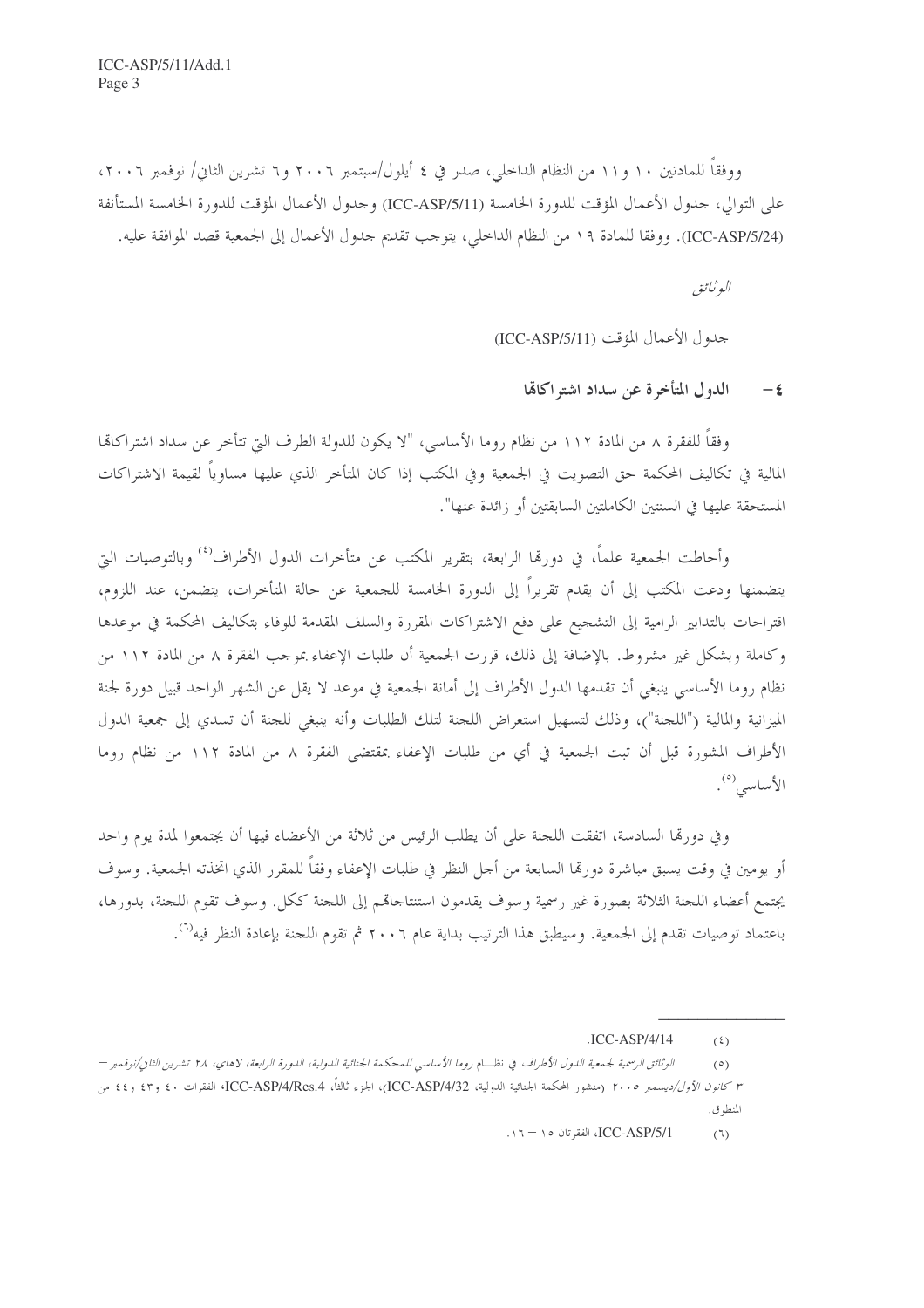البوثيائق تقرير لجنة الميزانية والمالية عن أعمال دورتها السادسة (ICC-ASP/5/1) تقرير لجنة الميزانية والمالية عن أعمال دورتما السابعة (ICC-ASP/5/23 و Add.1) تقرير المكتب عن متأخرات الدول الأطراف (ICC-ASP/5/27)

- وثائق تفويض ممثلي الدول الأطراف في الدورة الخامسة  $-$ 0
	- تعيين أعضاء لجنة وثائق التفوض  $\langle \hat{h} \rangle$ 
		- (ب) تقرير لجنة وثائق التفوض

تنظم المواد ٢٣ إلى ٢٨ من النظام الداحلي مسألتي التمثيل ووثائق التفويض. ووفقاً للمادة ٢٤، تقدم إلى الأمانة وثائق تفويض الدول الأطراف وأسماء المناوبين والمستشارين في أجل لا يتجاوز — إن أمكن — ٢٤ ساعة بعد افتتاح الدورة. وتصدر وثائق التفويض عن رئيس الدولة أو الحكومة أو عن وزير الخارجية أو عن شخص مخوّل من قبل أي من هذه الجهات.

وبمقتضى المادة ٢٥، تقوم لجنة لوثائق التفويض، متألفة من ممثلي تسع دول أطراف، تعينهم الجمعية في بداية كل دورة بناء على اقتراح الرئيس، بفحص وثائق تفويض ممثلي الدول الأطراف وتقدم تقريراً إلى الجمعية دون تأحير .

> تنظيم الأعمال  $-5$

تقوم الجمعية بالنظر في برنامج عمل وتعتمده في بداية الدورة استناداً إلى الاقتراح المقدم من المكتب.

مناقشة عامة  $-\vee$ 

لا وثائق.

انتخاب أعضاء مجلس إدارة الصندوق الاستئماني للضحايا  $-\Lambda$ 

بموجب قرارها ICC-ASP/1/Res.6 أنشأت الجمعية صندوقاً استئمانيا لصالح ضحايا الجرائم التي تدحل في احتصاص المحكمة وأسرهم فضلاً عن مجلس لإدارة الصندوق الاستئماني للضحايا.

والقراران ذوايا الصلة بترشيح وانتخاب أعضاء المجلس هما ICC-ASP/1/Res.6 وICC-ASP/1/Res.7 وكلاهما مؤرخ في ٩ أيلول/سبتمبر ٢٠٠٢. وعملاً بمذا القرار الأخير، تسمى الدول الأطراف المرشحين حلال فترة الترشيح التي يحددها مكتب جمعية الدول الأطراف. بالإضافة إلى ذلك، لا ينظر في الترشيحات المقدمة قبل فترة الترشيح أو بعدهــــا. وفي هــــذا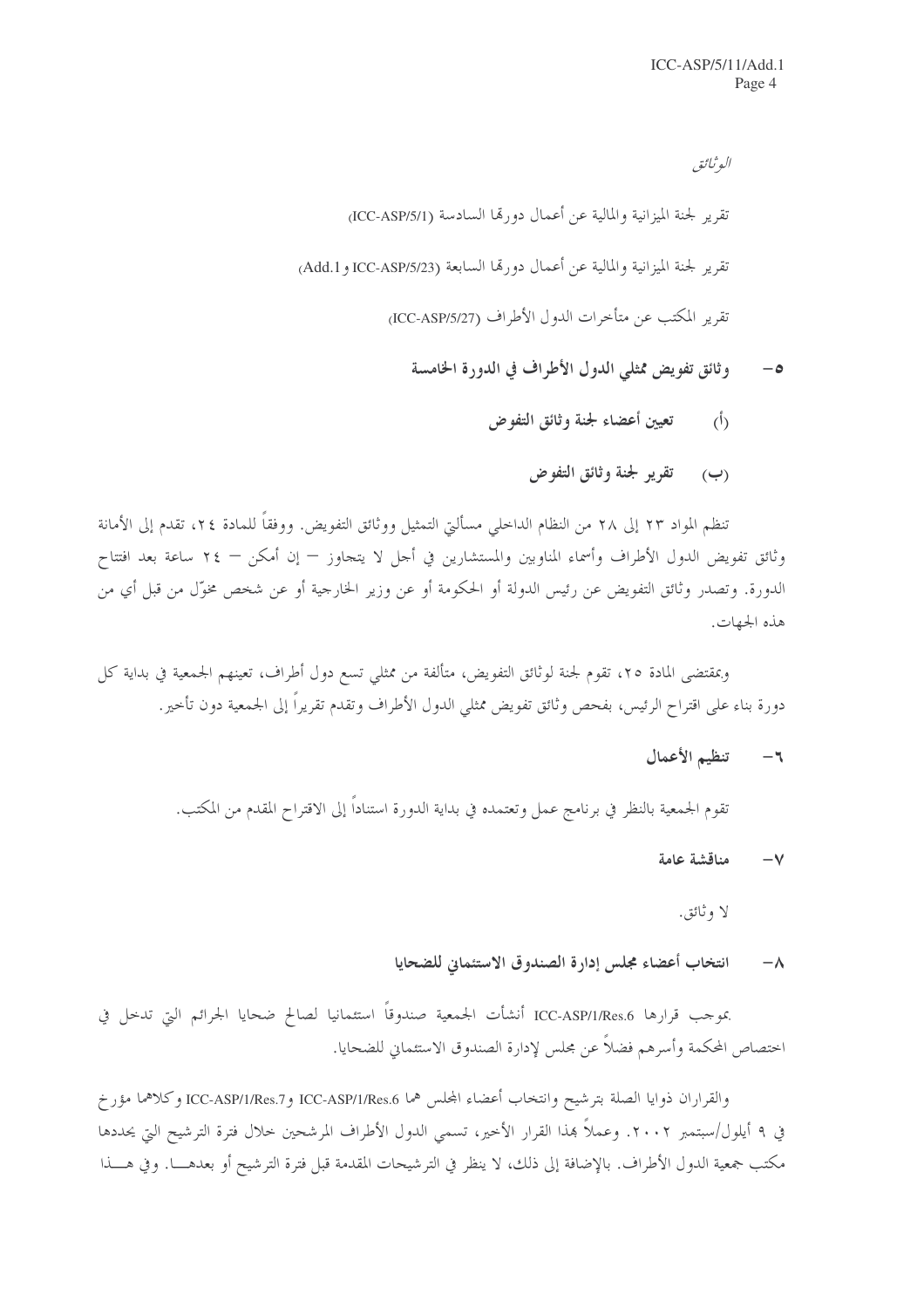السياق، قرر المكتب فترة للترشيح مدمّا ١٢ أسبوعاً تمتد من ٥ حزيران/يونيه ٢٠٠٦ إلى ٢٧ آب/أغسطس ٢٠٠٦. ووفقاً للفقرة ٤ من القرار ICC-ASP/1/Res.5 ملدّد رئيس جمعية الدول الأطراف فترة الترشيح أربع مرات. وينتهي التمديد الرابع في ١٩ تشرين الثاني/نوفمبر ٢٠٠٦.

وينص مرفق القرار ICC-ASP/1/Res.6 من حانبه، على أن يتألف مجلس الإدارة من خمسة أعضاء ينتخبون لمدة ثلاث سنوات ويجوز أن يعاد انتخابهم مرة واحدة. ويمارسون مهامهم بصفتهم الفردية وبدون مقابل. وينص المرفق أيضاً على أن تنتخب الجمعية أعضاء مجلس الإدارة الذين يجب أن يكونوا جميعاً من حنسيات مختلفة، على أساس التوزيع الجغرافي العادل ومع مراعاة ضرورة ضمان التوزيع العادل بين الجنسين والتمثيل العادل للنظم القانونية الرئيسية في العالم. ويكون أعضاء مجلس الإدارة من بين الأشخاص الذين يتحلُّون بالأخلاق الرفيعة والحياد والنزاهة وبالكفاءة في مجال حماية ضحايا الجرائم الخطيرة.

وينص القرار ICC-ASP/1/Res.7، علاوة على ذلك، على أن توزع مقاعد مجلس الإدارة على النحو التالي:

- الدول الإفريقية، مقعد واحد؛
- الدول الآسيوية، مقعد احد؛
- دول أوروبا الشرقية، مقعد واحد؛
- دول مجموعة أمريكا اللاتينية ومنطقة البحر الكاريبي، مقعد واحد؛
	- دول أوروبا الغربية ودول أحرى، مقعد واحد.

#### تقرير عن أنشطة المكتب  $-9$

وقفًا للفقرة ٢(ج) من المادة ١١٢ من نظام روما الأساسي، تقوم الجمعية بالنظر في تقارير وأنشطة المكتب وباتخاذ الإحراءات المناسبة فيما يتعلق بمذه التقارير والأنشطة.

البوثيائق تقرير المكتب عن التصديق على نظام روما الأساسي وتنفيذه وعن المشاركة في جمعيـــة الدول الأطـــراف  $.(ICC-ASP/5/26)$ 

# ١٠– تقرير عن أنشطة المحكمة

بمقتضى الفقرة ٢(ب) من المادة ١١٢ من نظام روما الأساسي، توفر الجمعية لهيئة الرئاسة والمدعى العام والمسجل التوحهات العامة فيما يتعلق بإدارة المحكمة. وطبقاً للفقرة ٥ من المادة ١١٢ من نظام روما الأساسي، يجوز لرئيس المحكمة والمدعى العام والمسجل أو لممثليهم أن يشاركوا في اجتماعات الجمعية. وكما هو منصوص عليه في المادة ٣٤ من النظام الداخلي لهم أن يصدروا بيانات شفوية أو خطية ويوفروا معلومات بشأن أي مسألة قيد النظر . وتبعاً لذلك، سيقدم رئيس المحكمة تقربراً عن أنشطة المحكمة منذ انعقاد الدورة السابقة للجمعية.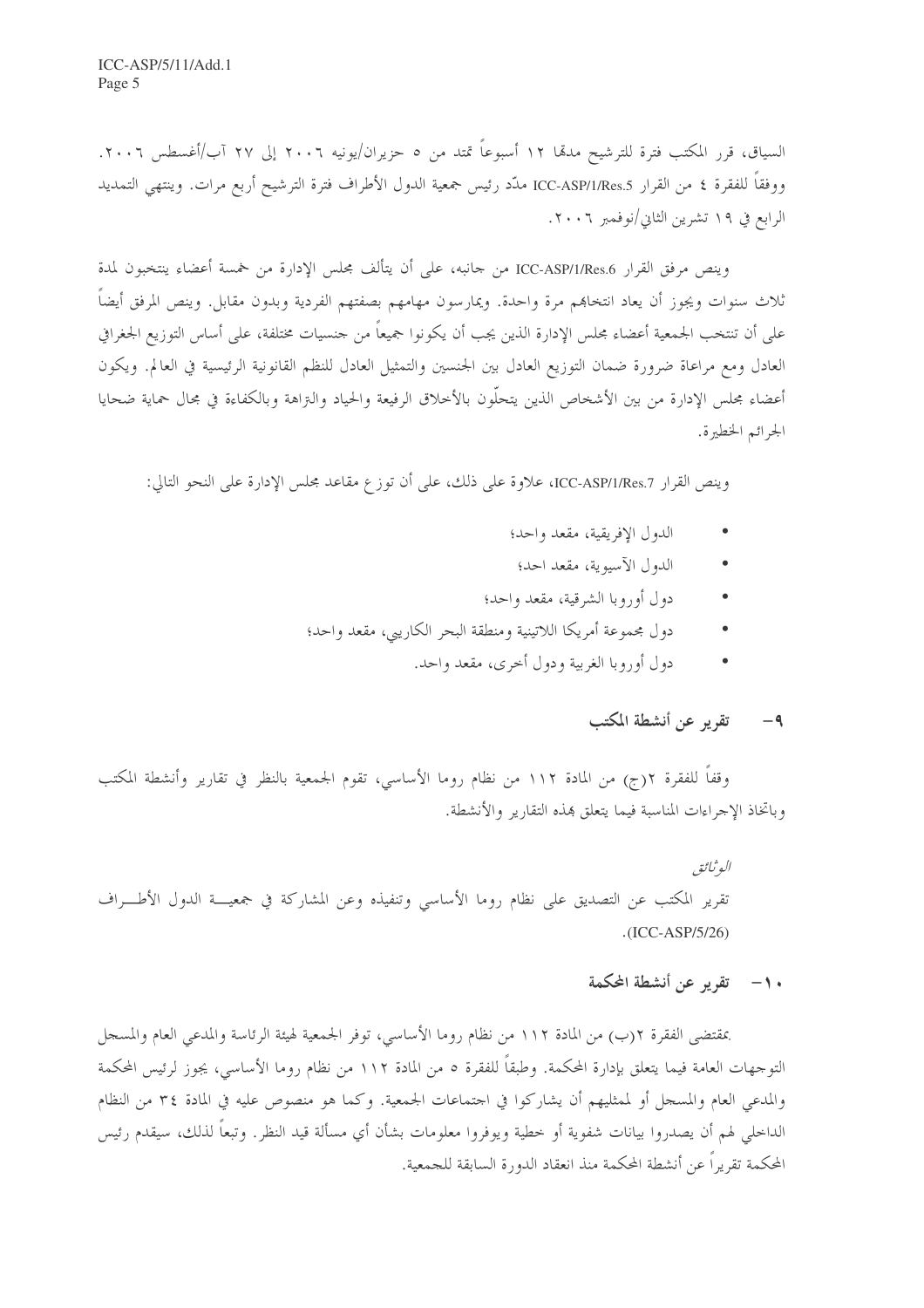البوثيائق

تقرير عن أنشطة المحكمة ICC-ASP/5/15)

### ١١- النظر في ميزانية السنة المالية الخامسة واعتمادها

وفقاً للفقرة ٢(د) من المادة ١١٢ من نظام روما الأساسي، تنظر الجمعية وتبت في ميزانية المحكمة.

وينص البند ٣ من النظام المالي والقواعد المالية للمحكمة على أن يقوم المسجل بإعداد الميزانية البرنامجية المقترحة لكل فترة مالية ويقدمها إلى الدول الأطراف وإلى لجنة الميزانية والمالية لكي تنظر فيها. وسوف تتقدم لجنة الميزانية والمالية بالتوصيات ذات الصلة بالموضوع إلى الجمعية.

وأقرت الجمعية في دورتما الثالثة، توصية لجنة الميزانية والمالية القائلة بأن تعمد المحكمة مستقبلاً إلى تضمين تقاريرها المتعلقة بالأداء بيانات بشأن الأداء المالي والنتائج المحرزة بدلاً من النواتج وينبغي تقديم هذه المعلومات كل سنة إلى الجمعية من خلال اللحنة إما في نطاق مشروع الميزانية البرنامجية أو ضمن تقرير منفصل يتعلق بالأداء<sup>(٧)</sup>.

البوثيائق

تقرير مقدم إلى جمعية الدول الأطراف عن أنشطة ومشاريع مجلس إدارة الصندوق الاستئماني للضحايا حلال الفترة من ١٦ آب/أغسطس إلى ٣٠ حزيران/يونيه ٢٠٠٦ (ICC-ASP/5/8 و Corr.1 (بالفرنسية فقط))

الميزانية البرنامجية المقترحة لعام ٢٠٠٧ للمحكمة الجنائية الدولية (ICC-ASP/5/9 و\*Corr.1 (بالانكليزية فقط)  $(Corr. 2)$ 

تقرير عن أداء ميزانية المحكمة الجنائية الدولية حتى ٣١ آب/أغسطس ٢٠٠٦ (ICC-ASP/5/13)

تقرير عن تغيير السنة المالية للمحكمة (ICC-ASP/5/22 )

تقرير لجنة الميزانية والمالية عن أعمال دورتها السابعة (ICC-ASP/5/23 و Add.1 )

تقرير مقدم إلى جمعية الدول الأطراف بشأن خيارات تأمين محـــامي دفاع ملائم للمتهمين (ICC-ASP/3/16) — تحديث للمرفق ٢: تفاصيل الدفع المتعلقة بنظام المساعدة القانونية للمحكمة الجنائية الدولية (ICC-ASP/5/INF.1)

اموثائق الرسمية لجمعية الدول الأطراف في نظام روما الأساسي للمحكمة الجنائية الدولية، الدورة الثالثة، لاهاي، 7-١٠ أيلول/سبتمبر ٢٠٠٤  $(y)$ (منشور المحكمة الجنائية الدولية، (ICC-ASP/3/25)، الجزء ثانياً — ألف — λ(ب)، الفقرة ٥٠، والجزء ثانياً — ألف — ١، الفقرة ٤.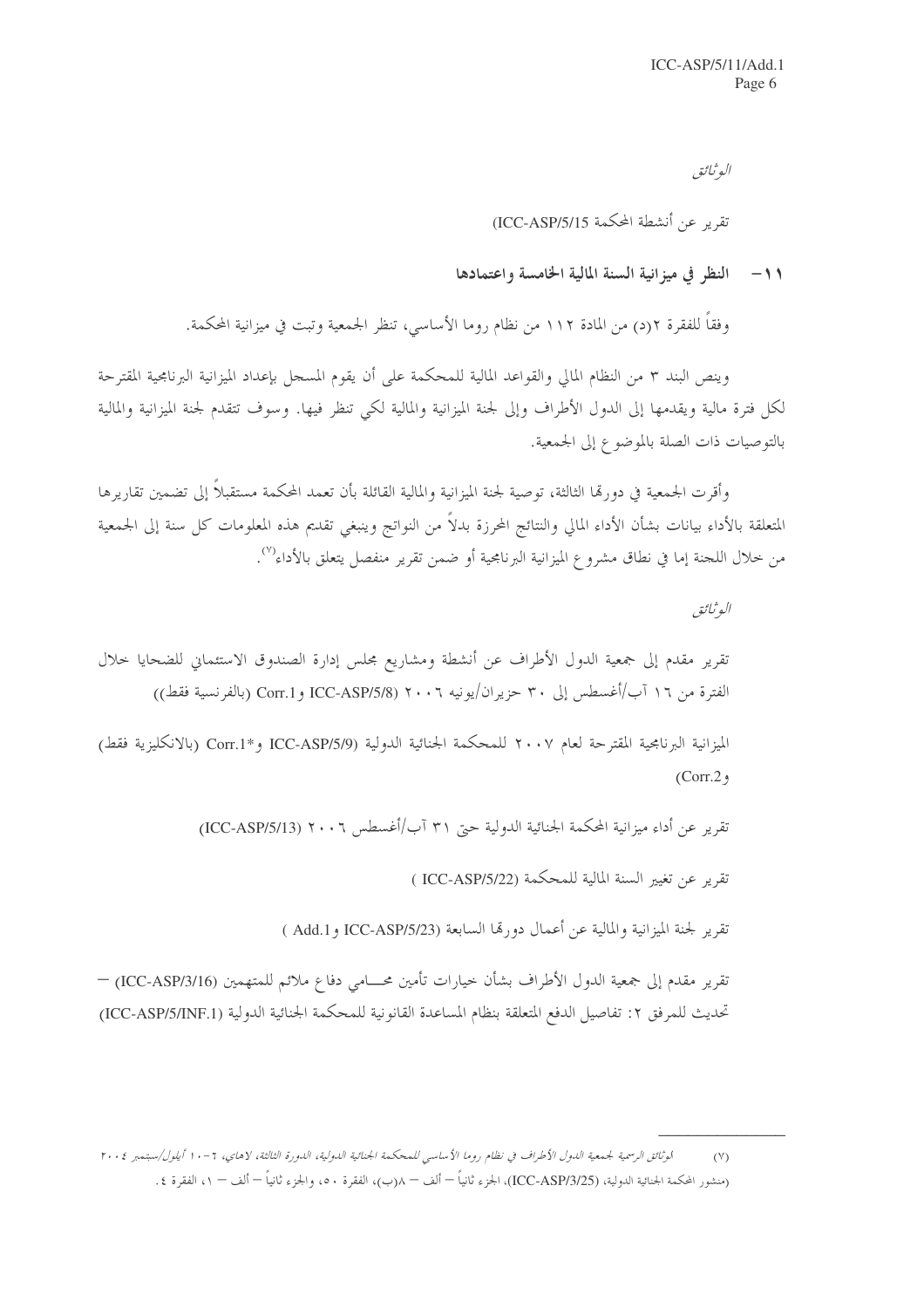١٢- النظر في تقارير مراجعي الحسابات

المراجع الخارجي للحسابات  $\Lambda$ 

ينص البند ١٢ من النظام المالي والقواعد المالية على أن تعين الجمعية مراجعاً للحسابات ليجرى مراجعة للحسابات طبقاً لمعايير المراجعة المقبولة عموماً، رهناً بأي توجيهات خاصة من جمعية الدول الأطراف، ووفقاً للصلاحيات الإضافية المنصوص عليها في مرفق هذا النظام. وفي الجلسة الحادية عشرة من دورتما الأولى المعقودة في ٢٢ نيسان/ابريل ٢٠٠٣ أُبلغت الجمعية أن المكتب تصرف بمقتضى السلطة التي حولته إياها الجمعية<sup>(٨)</sup> فعينت المكتب الوطنى لمراجعة الحســــابات فى المملكـــة المتحــــدة لبريطانيا العظمة وايرلندا الشمالية مراجعاً لحسابات المحكمة لفترة قوامها أربع سنو ات<sup>(۹)</sup> .

ووفقاً للبند ١٢–٧، يصدر مراجع الحسابات تقريراً عن نتائج مراجعة البيانات المالية والبيانات ذات الصلة المتعلقة بحساب الفترة المالية. ووفقاً للبندين ٨٦١٢ و١٢-٩ تخضع تقارير المراجعة، قبل عرضها على الجمعية، لفحص يجريه المسجل ولجنة الميزانية والمالية. وتنظر الجمعية وتقرّ البيانات المالية والتقارير المتعلقة بالمراجعة التي توافيها بما لجنة الميزانية والمالية.

البوثيائق

البيانات المالية للمحكمة الجنائية الدولية للفترة من ١ كانون الثاني/يناير إلى ٣١ كانون الأول/ديسمبر ٢٠٠٥  $(ICC-ASP/5/2)$ 

البيانات المالية للصندوق الاستئماني للضحايا للفترة من ١ كانون الثاني/يناير إلى ٣١ كانون الأول/ديسمبر  $(ICC-ASP/5/3 \Upsilon \cdot \cdot \cdot \circ$ 

تقرير لجنة الميزانية والمالية عن أعمال دو, هَا السابعة (ICC-ASP/5/23 و Add.1 )

الوثائق الرسمية لجمعية الدول الأطراف في نظام روما الأساسي للمحكمة الجنائية الدولية، الدورة الأولى، نيويورك، ٣-١٠ أيلول/سبتمبر ٢٠٠٢  $(\wedge)$ (منشور الأمم المتحدة، رقم المبيع: E.03.V.2 والتصويب)، الجزء أولا، الفقرة ٢٩.

الوثائق الرسمية لجمعية الدول الأطراف في نظام روما الأساسي للمحكمة الجنائية الدولية، الدورة الأولى، (الاستثناف الأول والاستئناف الثاني)،  $(9)$ نيويورك، ٣-٧ شبا*ط/فبراير و٢١-٢٣ نيسان/ابريل ٢٠٠٣.* (منشور الأمم المتحدة، (ICC-ASP/1/3/Add.1)، الجزء أولا، الفقرة ٤٠.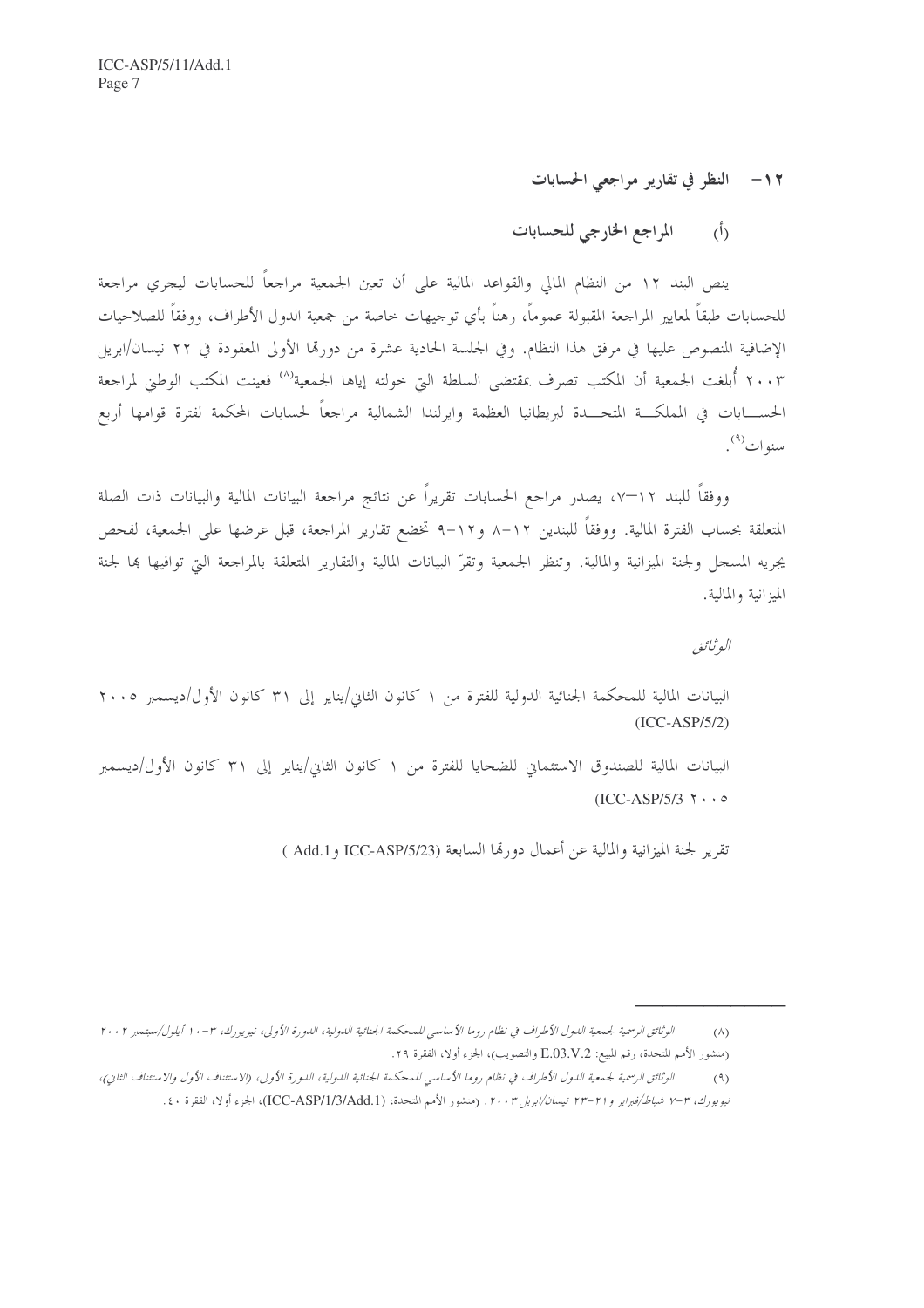### تقرير المراجع الداخلي للحسابات  $\left(\cup\right)$

في دورتما الثانية، أقرت الجمعية توصية لجنة الميزانية والمالية التي تفترض أن يكون المرجع الداخلي للحسابات قادراً على البت في برنامج عمله السنوي بشكل مستقل وعلى النحو الذي يشمل أية قضية تثيرها اللجنة وأن يقدم المراجع الداخلي للحسابات تقريراً سنويا عن أنشطة المكتب إلى الجمعية، وذلك من خلال اللجنة'``.

البوثيائق

تقرير مكتب المراجعة الداخلية للحسابات (ICC-ASP/5/5)

تقرير لجنة الميزانية والمالية عن أعمال دورتما السابعة (Add.1 و ICC-ASP/5/3 و Add.1)

# ١٣ - تعيين المراجع الخارجي للحسابات

ينص البند ١٢ من النظام المالي والقواعد المالية على أن تعين الدول الأطراف مراجعا للحسابات يجرى مراجعة طبقاً لمعايير مراجعة الحسابات المقبولة عموماً رهناً بأي توجيهات خاصة من جمعية الدول الأطراف ووفقاً للصلاحيات الإضافية المنصوص عليها في مرفق النظام المالي والقواعد المالية. وأثناء الجلسة الحادية عشرة من دورقما الأولى، المعقودة في ٢٢ نيسان/ابريل ٢٠٠٣، أُبلغت الجمعية بأن المكتب تصرف طبقاً للسلطة التي منحته إياها الجمعية<sup>(١١)</sup> فعيّن مكتب مراجعة الحسابات الوطني في المملكة المتحدة لبريطانيا العظمى وايرلندا الشمالية مراجعاً لحسابات المحكمة لمدة قوامها أربع سنوات<sup>(١٢)</sup>.

وفي دورقما الرابعة وعملاً بطلب مقدم من المكتب، عمدت الجمعية إلى النظر الأولى في تعيين المراجع الخارجي للحسابات لفترة السنوات الأربع الممتدة من ٢٠٠٧ إلى ٢٠١٠. وأبلغت الجمعية بأنه، وفقاً للاختصاصات الراهنة، سوف يقوم المراجع الخارجي للحسابات بمراجعة الحسابات عن الفترات المالية الأربع (٢٠٠٢-٢٠٠٣) و٢٠٠٤، و٢٠٠٥، و٢٠٠٢، و٢٠٠٦). وتبعاً لذلك سيتولى المراجع الخارجي للحسابات تغطية فترة السنوات الأربع الثانية الممتدة من ٢٠٠٧ إلى  $.7.1.$ 

الوثائق الرسمية لجمعية الدول الأطراف في نظام روما الأساسي للمحكمة الجنائية الدولية، الدورة الثانية، نيويورك،٨-١٢ أ أيلول/سبتمبر ٢٠٠٣ .  $(1 \cdot)$ (منشور الأمم المتحدة، رقم المبيع E.O3.V.13 ، الجزء ثانياً — ألف –١، الفقرة ١ والجزء ثانياً — ألف – ٦، الفقرة ٢٩.

الوثائق الرسمية لجمعية اللول الأطراف في نظام روما الأساسي للمحكمة الجنائية اللولية، اللورة الأولى، نيويورك،٣-١٠ أيلول/سبتمبر ٢٠٠٢ .  $(11)$ (منشور الأمم المتحدة، رقم المبيع E.03.V.2 والتصويب)، الجزء أولا، الفقرة ٢٩.

الوثائق الرسمية لجمعية الدول الأطراف في نظام روما الأساسي للمحكمة الجنائية الدولية، الدورة الأولى، (الاستئناف الأولى والاستئناف الثاني)،  $(11)$ نيويورك، ٣-٧ شب*اط/فبراير و ٢١ – ٢٣ نيسان٢٠٠٣.* (منشور الأمم المتحدة ICC/ASP/1/3/Add.1)، الجزء أولاً، الفقرة ٤٠.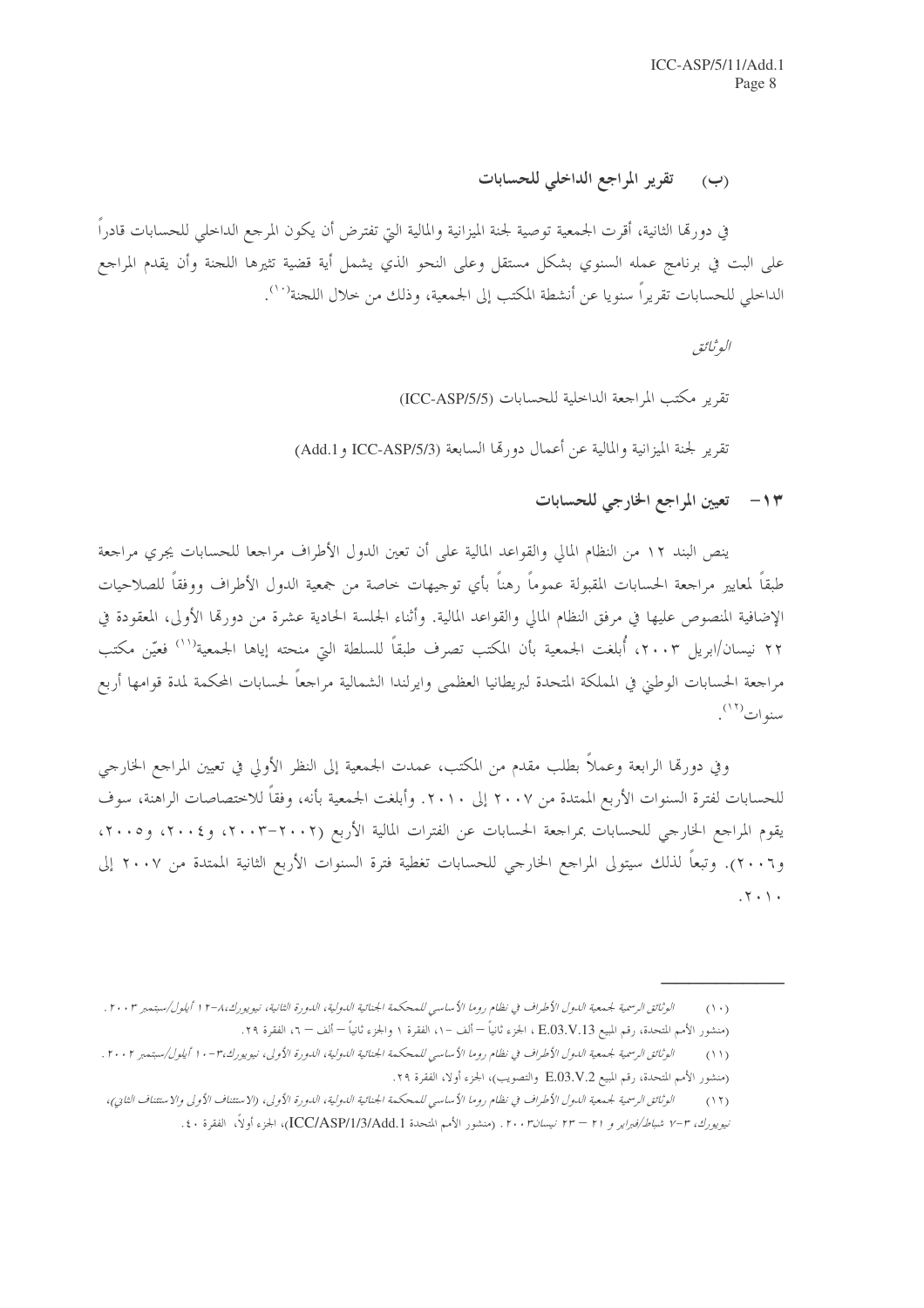و في الجلسة نفسها، لاحظت الجمعية أنه يمكنها أن تختار طلب تقديم عطاء تشارك الدول في تقديمه أو أن تبين ألها تميل، من حيث المبدأ، إلى تجديد تعيين المراجع الحارجي الحالي للحسابات لمدة أربع سنوات ثانية. وبينت الجمعية ألها تفضل هذا الخيار الأخير وقررت أن تدرجه في حدول أعمال دورهّا الخامسة تحت البند المعنون "تعيين مراجع خارجي للحسابات" وطلبت من المحكمة أن تقدم تقريراً إلى الجمعية، عن طريق لجنة الميزانية والمالية، بشأن الاختصاصات وشروط تحديد التعيين قبيل انعقاد تلك الدورة<sup>(١٣)</sup>.

> البوثيائق تقرير عن تجديد تعيين مراجع الحسابات الخارجي (ICC-ASP/5/4) تقرير لجنة الميزانية والمالية عن أعمال دورهّا السابعة (ICC-ASP/5/23 و Add.1)

> > 1 / - تقرير مجلس إدارة الصندوق الاستئماني للضحايا

بموجب قرارها ICCASP/1/Res.2 أنشأت الجمعية صندوقاً استئمانياً لصالح ضحايا الجرائم الداخلة في اختصاص المحكمة وأسر هؤلاء الضحايا فضلاً عن مجلس لإدارة الصندوق الاستئماني للضحايا.

وفي جلستها الخامسة من دورتما الثانية، المعقودة في ١٢ أيلول/سبتمبر ٢٠٠٣ انتخبت الجمعية خمسة أعضاء في مجلس الإدارة، بدأت مدة تعيينهم اعتباراً من نفس التاريخ. وفقاً للفقرة ١١ من القرار المنشئ للصندوق الاستئماني يتوحب على مجلس الإدارة أن يقدم تقريراً سنوياً إلى الجمعية عن أنشطة الصندوق ومشاريعه.

البوثيائق

تقرير مقدم إلى جمعية الدول الأطراف عن أنشطة ومشاريع مجلس إدارة الصندوق الاستئماني للضحايا خلال الفترة من ١٦ آب/أغسطس ٢٠٠٥ إلى ٣٠ حزيران/يونيه ٢٠٠٦ (ICC-ASP/5/8 و Corr.1 (بالفرنسية فقط))

تقرير لجنة الميزانية والمالية عن أعمال دورتها السابعة (ICC-ASP/5/23 و Add.1)

الوثائق الرسمية لجمعية الدول الأطــراف في نظام روما الأساسي للمحكمة الجنائية الدولية، الدورة الرابعة، لاهاي، ٢٨ تشرين الثاني/نوفمبر –  $(15)$ ٣ كانون الأول/ديسمبر ٢٠٠٥ (منشور المحكمة الجنائية الدولية، ICC-ASP/4/32) ، الجزء ثانياً – باء – ٣ (ز)، الفقرتان ٤٤ و٤٥.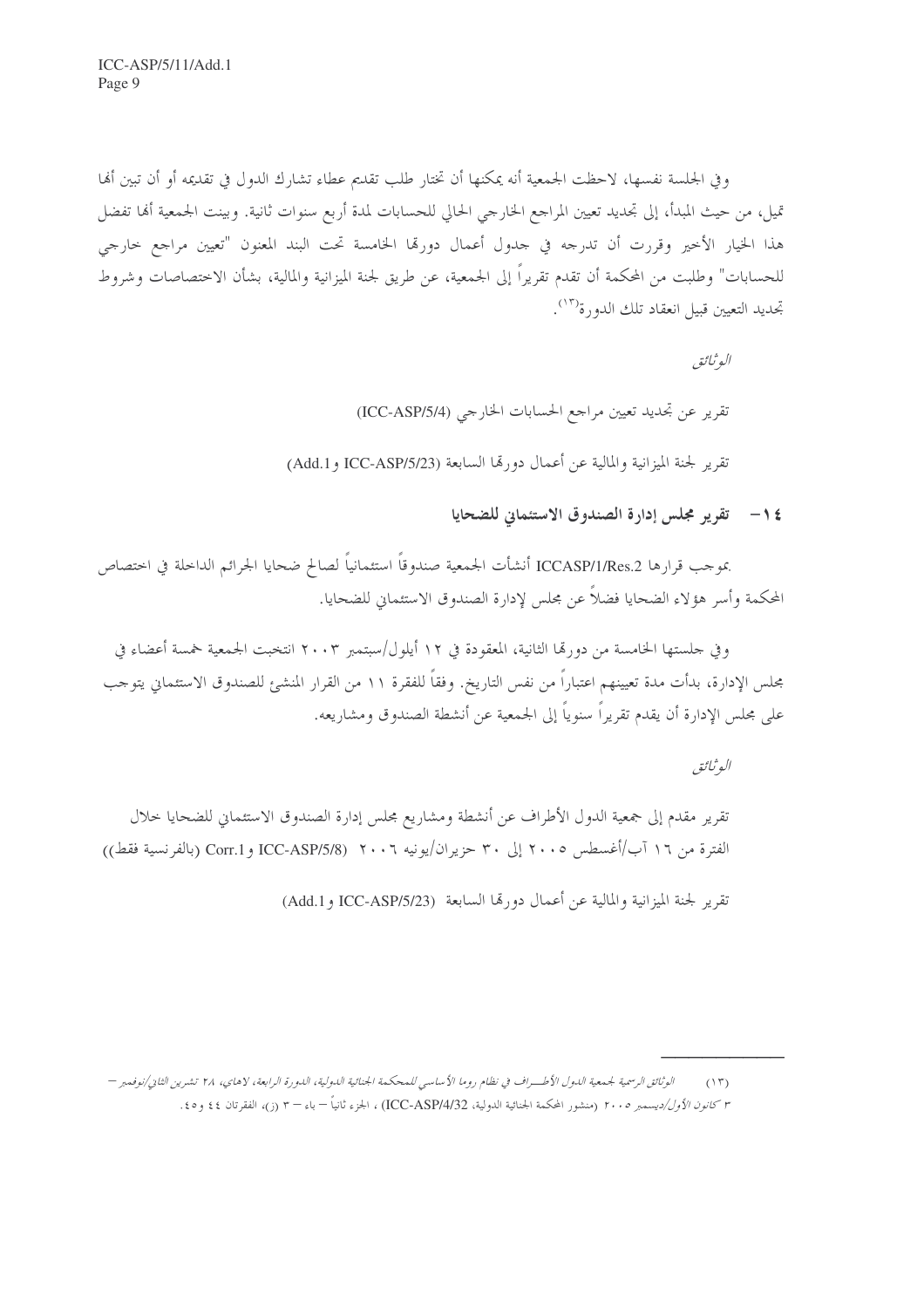# 0 ١ - \_ تقرير الفريق العامل الخاص المعنى بجرائم العدوان

قررت الجمعية في قرارها ICC-ASP/1/Res.1 إنشاء فريق عامل خاص يُعيَى بجريمة العدوان وتكون عضويته مفتوحة على قدم المساواة لكافة الدول الأعضاء في الأمم المتحدة أو لأعضاء الوكالات المتخصصة أو الوكالة الدولية للطاقة الذرية بغرض صياغة مقترحات لوضع أحكام تتعلق بالعدوان وعرض هذه المقترحات على الجمعية في مؤتمر استعراضي للتوصل إلى أحكام مقبولة بشأن حريمة العدوان لإدراجها في النظام الأساسي، وفقا للأحكام ذات الصلة من هذا النظام. وقررت الجمعية أيضا أن يجتمع الفريق العامل الخاص حلال الدورات العادية لجمعية الدول الأطراف أو في أي موعد تراه الجمعية مناسبا وممكنا.

وقررت الجمعية في الجلسة الثامنة من دورتما الأولى المستأنفة المعقودة في ٧ شباط/فبراير ٢٠٠٣، في جملة أمور وبناء على اقتراح من المكتب، أن يجتمع الفريق العامل الخاص المعنى بجريمة العدوان حلال الدورات السنوية للجمعية، بدءًا من الدورة الثانية في عام ٢٠٠٣. وقررت أيضا أن تُخصِّص حلستان أو ثلاث حلسات من دورات الجمعية للفريق العامل الخاص، وأن يتكرر هذا النمط، حسب الاقتضاء، سنوياً.

وقررت الجمعية في دورهّا الرابعة المعقودة في عام ٢٠٠٥، في جملة أمور، أن يخصّص للفريق العامل في السنوات من ٢٠٠٦ إلى ٢٠٠٨ عشرة أيام كاملة من الاحتماعات على الأقل أثناء الدورات المستأنفة للجمعية التي تعقد في نيويورك وأن يعقد الفريق العامل الخاص احتماعات فيما بين الدورات، حسب الاقتضاء<sup>(٢٠)</sup>. وقررت أيضا أن يعقد الفريق العامل الخاص المعنى بجريمة العدوان احتماعا لا تقل مدته عن ثلاثة أيام أثناء دورها الخامسة المستأنفة التي ستعقد في نيويورك في عام ٢٠٠٧. ووافق المكتب من حانبه في احتماعه المعقود في ١٣ كانون الثاني/يناير ٢٠٠٦ على المواعيد المحددة وعلى دعوة الدورة الحامسة المستأنفة للانعقاد في مقر الأمم المتحدة في نيويورك في الفترة من ٢٩ إلى ٣١ كانون الثاني/يناي<sub>ر</sub> ۲۰۰۷<sup>(۱۰)</sup>.

وعقد الفريق العامل الخاص المعنى بجريمة العدوان احتماعا غير رسمي بين الدورتين في برينستون، نيوجيرزي، الولايات المتحدة الأمريكية، في الفترة من ٨ إلى ١١ حزيران/يونيو ٢٠٠٦.

البوثيائق

مذكرة من الأمانة (ICC-ASP/5/SWGCA/INF.1)

الوثائق الرسمية لجمعية الدول الأطسراف في نظام روما الأساسي للمحكمة الجنائية الدولية، الدورة الرابعة، لاهاي، ٢٨ تشرين الثاني/نوفعير —  $(15)$ ٣ كانون الأول/ديسمبر ٢٠٠٥ (منشور المحكمة الجنائية الدولية، ICC-ASP/4/32)، الجزء ثالثاً، القرار ICC-ASP/4/Res.4، الفقرة ٣٢.

المرجع نفسه، الفقرة ٥٣.  $(10)$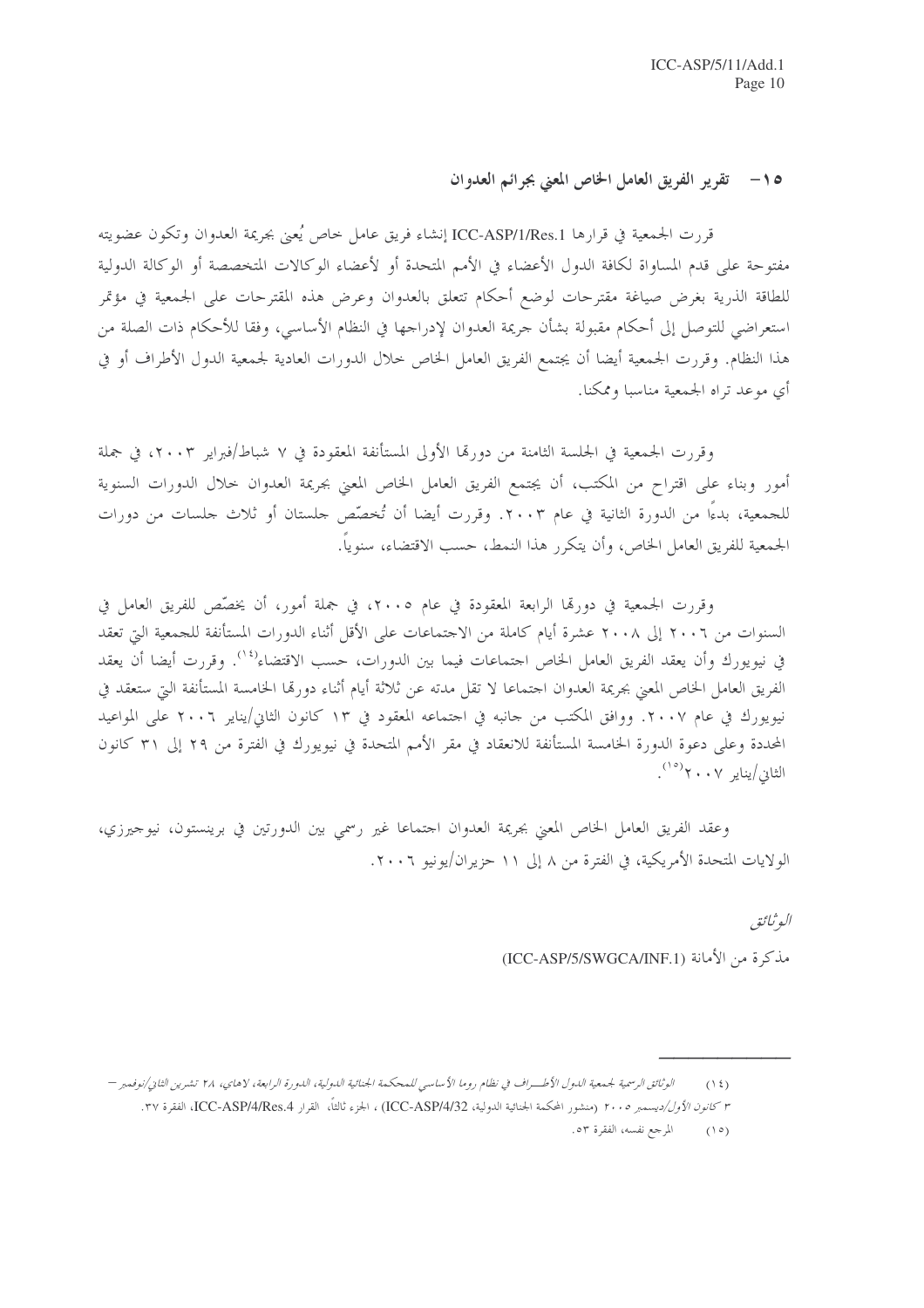١٦ – الآثار الطويلة الأجل في الميز انية الناجمة عن النظام الأساسي للمعاشات التقاعدية للقضاة

اعتمدت الجمعية في دورها الثالثة بموجب القرار ICC-ASP/3/Res.3 (التذييل ٢ من المرفق) النظام الأساسي للمعاشات التقاعدية للقضاة على أساس، في جملة أمور، عدم إسهام القضاة في تمويل هذا النظام وأن تتحمله مباشرة ميزانية المحكمة. وفي الجلسة ذامَّا، طلبت الجمعية إلى لجنة الميزانية والمالية أن تنظر في الآثار الطويلة الأجل في الميزانية الناجمة عن النظام الأساسي للمعاشات التقاعدية للقضاة وأن تقدم تقريرا بمذا الشأن قبل الدورة الرابعة لجمعية الدول الأطراف لاتخاذ الترتيبات المالية المناسبة<sup>(١٦)</sup>.

وفي دورها الرابعة، أيدت الجمعية، بناء على الفقرات من ٩٠ إلى ٩٩ من تقرير لجنة الميزانية والمالية عن أعمال دورقما الخامسة<sup>(١٧</sup>)، توصية اللجنة بتمويل نظام المعاشات التقاعدية للقضاة بالأسلوب التراكمبي وبأن يدار نظام المعاشات التقاعدية للقضاة من قبل طرف حارجي. وطلبت الجمعية أيضا أن تقدم المحكمة تقريرا إلى لجنة الميزانية والمالية عن أكثر الخيارات فعالية من حيث التكلفة لإدارة الصندوق، بما في ذلك حيار إدارته عن طريق الصندوق المشترك للمعاشات التقاعدية لموظفي الأمم المتحدة. ورأت الجمعية أيضا أن الأحكام التي تنطبق حاليا على القضاة العاملين ينبغي أن تنطبق مؤقتا على القضاة الذين سينتخبون في عام ٢٠٠٦ وقررت أن تحيل موضوع أحكام المعاشات التقاعدية التي تنطبق على القضاة إلى لجنة الميزانية والمالية للنظر وتقديم تقرير بشألها — مع مراعاة، في جملة أمور، ما حاء في الفقرة أعلاه ونظم المعاشات التقاعدية التي تنطبق على القضاة في المحاكم الدولية الأخرى– من أجل توفير الأدوات اللازمة للجمعية لاتخاذ قرار مستنير بشأن أحكام المعاشات التقاعدية الواجبة التطبيق على القضاة. وطلبت الجمعية أيضا إلى لجنة الميزانية والمالية أن تنظر فيما إذا كان من الواجب أن تؤخذ المعاشات التقاعدية المستحقة للقضاة الذين سبقت لهم الخدمة في محاكم أو منظمات دولية أخرى في الاعتبار عند تحديد المعاشات التي يستحقوها من المحكمة– مع النظر في نفس الوقت في ممارسة هذه المحاكم والمنظمات بالنسبة لهذه المسألة – وتقديم تقرير عن النتائج التي ستتوصل إليها إلى الدول الأطراف قبل الدورة الخامسة للجمعية. وأخيرا، قررت الجمعية في نفس الدورة تخصيص المبالغ التي لم يتم صرفها من ميزانية عام ٢٠٠٥، والتي يبلغ مجموعها نحو ٨ ملايين يورو، للوفاء بالتكاليف التقديرية للالتزامات التراكمية للمعاشات التقاعدية من عام ٢٠٠٣ إلى ٣١ كانون الأول/دبسمبر ٢٠٠٦/ (<sup>١٨)</sup>.

البوثيائق

إقتـــراح يتعلق بشـــروط الخدمة والتعويضات للقضاة والموظفين المنتخبين (ICC-ASP/3/12، المرفق الأول، التذييل ٢)

الوثائق الرسمية لجمعية الدول الأطراف في نظام روما الأساسي للمحكمة الجنائية الدولية، الدورة الثالثة، لاهاي، ٦ -١٠ أيلول/سبتمبر ٢٠٠٤  $(17)$ (منشهور المحكمة *الجنائية الدولية، ICC-ASP/3/25)*، الجزء ثالثاً، القرار ICC-ASP/3/Res.3 ، الفقرتان ٢٢و ٢٥.

الوثائق الرسمية لجمعية الدول الأطراف في نظام روما الأساسي للمحكمة الجنائية الدولية، الدورة الرابعة، لاهاي، ٢٨ تشرين الثاني/نوفمبر–  $(1 \vee)$ ٣ *كانون الأول/ديسمبره ٢٠٠* (منشور المحكمة الجنائية الدولية، ICC-ASP/4/32)، الجزء ثانياً – باء – ٦ (ب)، الفقرات ٩٠-٩٩.

المرجع نفسه، الجزء ثانياً – باء – ٣ (أ)، الفقرة ٣٨، والجزء ثالثا، القرار ICC-ASP/4/Res.9، الفقرة ٧.  $(\lambda)$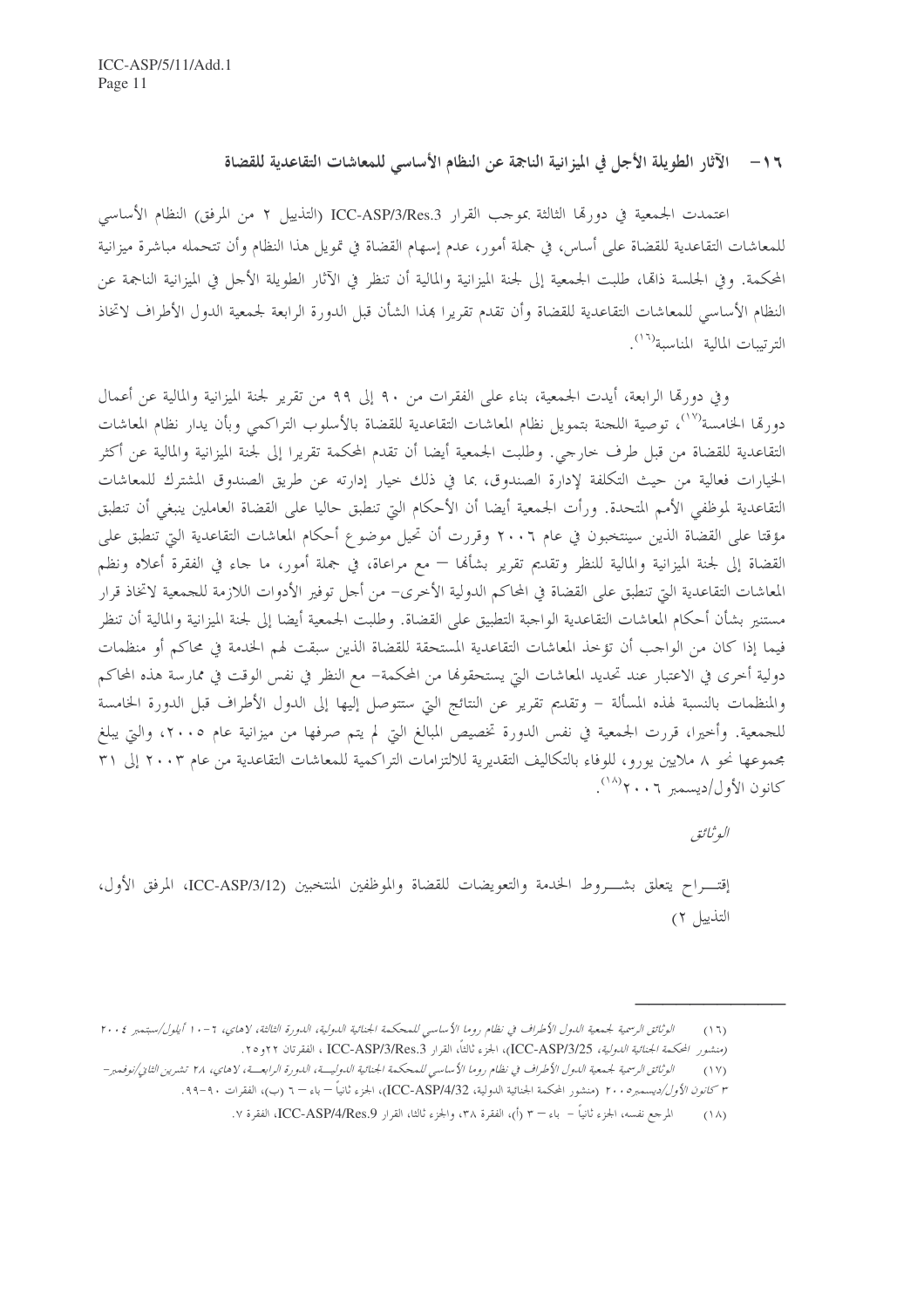الوثائق الرسمية لجيمعية اللهول الأطراف في نظام روما الأساسي للمحكمة الجنائية اللهولية، اللهورة الثالثة، لاهاي، 7 – • 1 *أيلـــول/سبتمبر ٢٠٠٤* (منشـــور المحكمـــة الجنائيـــة الدوليـــة، ICC-ASP/3/25، الجزء ثالثاً، القرار ICC-ASP/3/Res.3، المرفق

الوثائق الرسمية لجمعية الدول الأطراف في نظام روما الأساسي للمحكمة الجنائية الدولية، الدورة الرابعة، لاهاي، ٢٨ تشر*ين الثان/نوفمبر- ٣ كانون الأول/ديسمبر ٢٠٠٥* (منشور المحكمة الجنائية الدولية، ICC-ASP/4/32)، الجزء ثانياً– باء– ٣(أ)، الفقرة ٣٨، والجزء ثالثاً، القرارMCC-ASP/4/Res.9)

تقرير لجنة الميزانية والمالية عن أعمال دورتما السادسة (ICC-ASP/5/1)

تقرير عن طلب تقديم عطاءات تخص نظام المعاشات التقاعدية للقضاة (ICC-ASP/5/18)

تقرير المسجّل عن نظم المعاشــــات التقاعديــــة المطبّقــــــــة على القضاة في المحاكــــم الدوليــــة الأخـــرى<br>(ICC-ASP/5/19)

تقرير لجنة الميزانية والمالية عن أعمال دورتما السابعة (ICC-ASP/5/23 و Add.1)

## ١٧- \_ شروط خدمة وتعويض المدعى العام ونواب المدعى العام

تنص المادة ٤٩ من نظام روما الأساسي على أن يتقاضى القضاة والمدعى العام ونواب المدعى العام والمسجل ونائب المسجل المرتبات والبدلات والمصاريف التي تحددها جمعية الدول الأطراف.

وفي الدورة الثالثة، أحاطت الجمعية علما بالاقتراح المتعلق بشروط خدمة وتعويض المدعى العام ونواب المدعى العام الوارد في الوثيقة ICC-ASP/3/12، المرفق الثاني، وبينما أكدت من جديد أحكام المقرر ICC-ASP/1/Decision.3 بشأن اشتراك المحكمة الجنائية الدولية في الصندوق المشترك للمعاشات التقاعدية لموظفي الأمم المتحدة، طلبت إلى لجنة الميزانية والمالية أن تنظر في هذا الاقتراح وفي أي حيارات بديلة مناسبة أحرى وأن تقدم تقريرا بشألها قبل الدورة الرابعة لجمعية الدول الأطراف<sup>(١٩)</sup>.

الوثائق الرسمية لجمعية الدول الأطراف في نظام روما الأساسي للمحكمة الجنائية الدوليــة، الدورة الثالثــة، لاهاي، 1-١٠ أيلول/سبتمبر  $(19)$ ٢٠٠٤ (منشور المحكمة الجنائية الدولية، ICC-ASP/3/25)، الجزء ثالثاً القرار ICC-ASP/3/Res.3، الفقرة ٢٦ من المنطوق.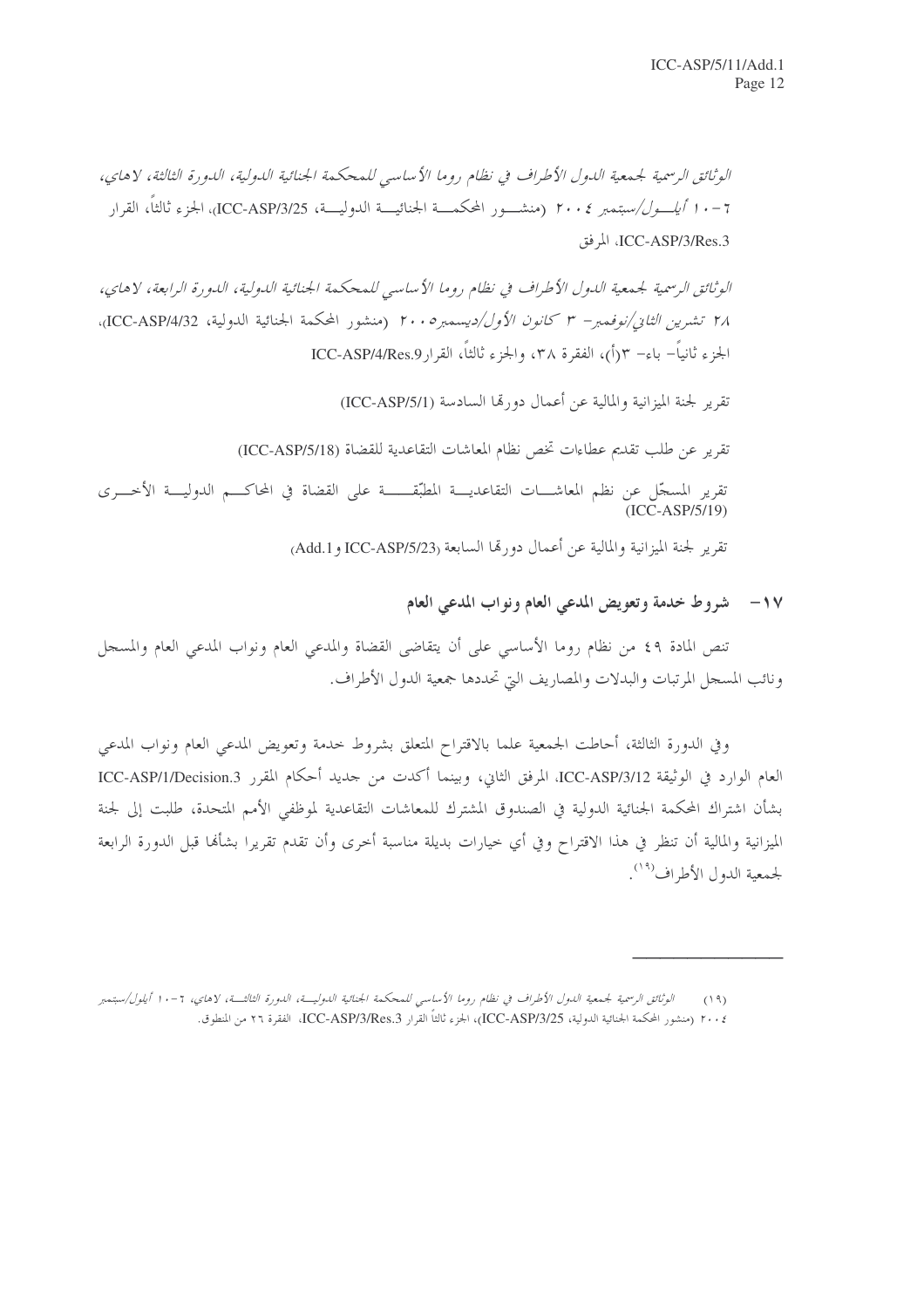وفي الدورة الرابعة، أحاطت الجمعية مرة أخرى علما بتقرير مكتب المدعى العام المتعلق بمذا الموضوع، الوارد في الوثيقة المشار إليها أعلاه، فضلا عن طلب لجنة الميزانية والمالية الموحه إلى المحكمة بتقديم تقرير عن هذه المسألة، بما في ذلك بعض الخيارات المقدرة التكاليف في دورقما المقبلة، وطلب من اللحنة أن تقدم تقريراً في هذا الشأن قبل الدورة الخامسة لجمعية الدول الأطراف<sup>(٢٠)</sup>.

الوثائق

إقتراح يتعلق بشروط الخدمة والتعويضات للقضاة والموظفين المنتخبين (ICC-ASP/3/12، المرفق الثاني)

الوثائق الرسمية لجيمعية اللهول الأطراف في نظام روما الأساسي للمحكمة الجنائية اللهولية، اللهورة الثالثة، لاهاي، 7 – • 1 *أيلول/سبتمبر ٢٠٠٤* (منشـــور المحكمة الجنائية الدوليـــة، ICC-ASP/3/25)، الجزء ثالثاً، القــــرار ICC-ASP/3/Res.3

الوثائق الرسمية لجمعية الأطراف في نظام روما الأساسي للمحكمة الجنائية الدولية، الدورة الرابعة، لاهاي، ٢٨ تشرين الثاني/نوفمه بر – ٣ كانون الأول/ديسمبر ٢٠٠٥ (منشور المحكمة الجنائية الدوليــة، ICC-ASP/4/32)، الجزء ثانياً- باء- ٦(ب)

تقريـــر عــــن شروط خدمــــة وتعويض المدعى العام ونواب المدعى العام عمــــلا بالفقــــرة ٢٦ من القرار (ICC-ASP/4/11) ICC-ASP/3/Res.3

تقرير لجنة الميزانية والمالية عن أعمال دورتما السادسة (ICC-ASP/5/1)

تقرير عن شروط حدمة وتعويض المدعى العام ونواب المدعى العام (ICC-ASP/5/20)

تقرير عن شروط حدمة وتعويض المدعى العام ونواب المدعى العسام: تقديسر مالي للمعاشات التقاعدية  $(ICC-ASP/5/21)$ 

تقرير لجنة الميزانية والمالية عن أعمال دورهّا السابعة (ICC-ASP/5/23 و Add.1)

الوثائق الرسمية لجيمعية الدول الأطراف في نظام روما الأساسي للمحكمة الجنائية الدولية، الدورة الرابعة، لاهاي، ٢٨ تشرين الثاني/نوفيدير = ٣  $(1 \cdot)$ كانون الأول/ديسمبر ٢٠٠٥ (منشور المحكمة الجنائيـــة الدوليـــة، ICC-ASP/4/Res.4)، الجزء ثالثاً القرار ICC-ASP/4/Res.4، الفقرة ٢٤، والجزء ثانياً، الفقرة ٣٩.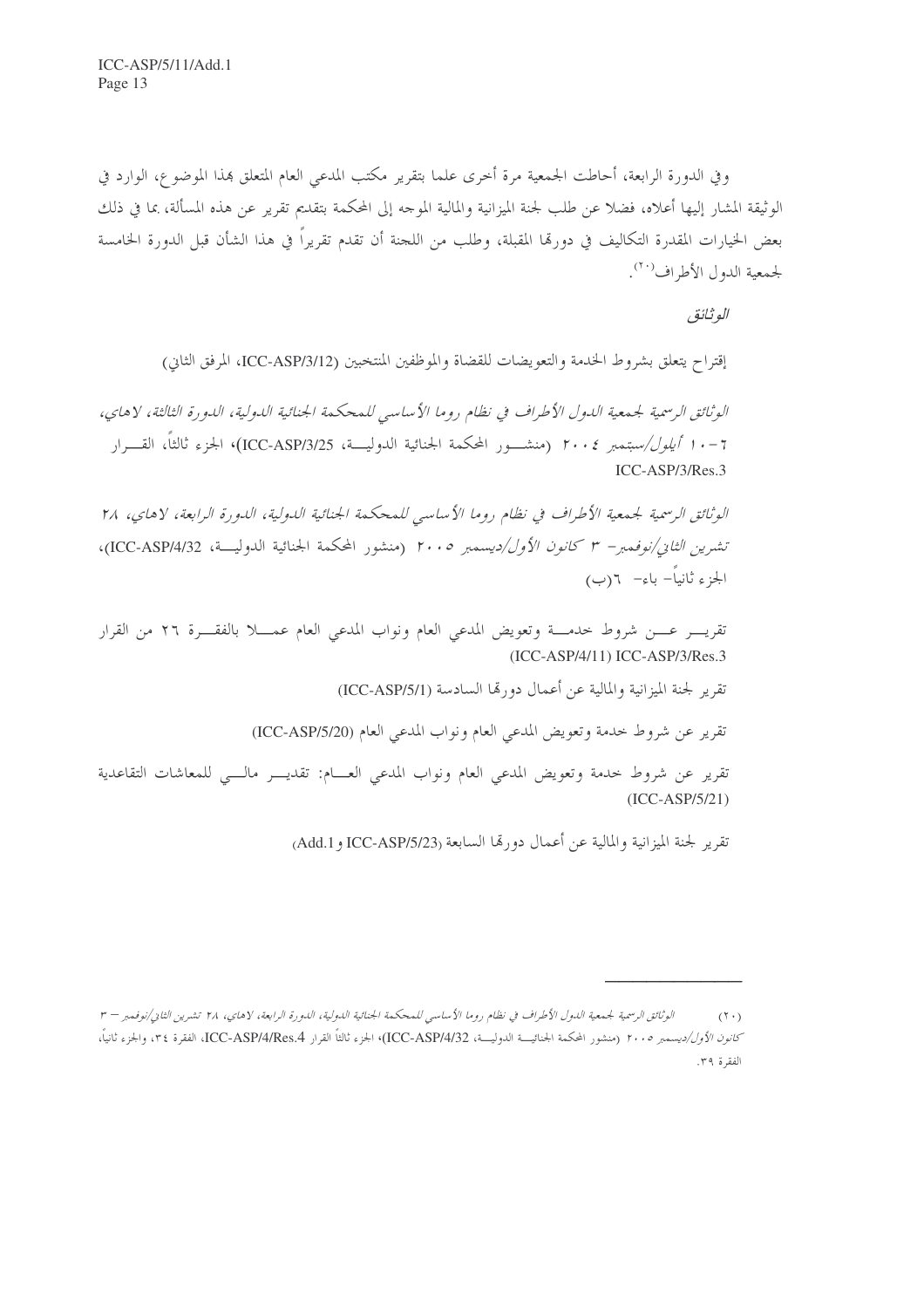مبانى المحكمة  $-1<sub>\lambda</sub>$ 

المبانى الدائمة  $\hat{(\Lambda)}$ 

شددت الجمعية في دورهّا الرابعة، في جملة أمور، على أن المحكمة باعتبارها مؤسسة قضائية دائمة تحتاج إلى مبانٍ وظيفية لكي تضطلع بمهامها على النحو الفعال، وسلمت بأنه وفقا للمعلومات المتاحة حتى الآن، فإن مبني يُشيّد لأغراض المحكمة على موقع ألكسندر كازرن من شأنه أن يشكّل أفضل حيار مرن يتوافق ومتطلبات المحكمة الدائمة، من حيث الحجم والطابع الوظيفي والأمن، ورحبت الجمعية بالعرض المالي الإضافي الذي تقدَّم به ممثل الدولة المضيفة<sup>(٢١)</sup> ودعت المحكمة إلى إنماء التقديرات المتعلقة بالتوظيف وتخطيطها الاستراتيجي في وقت يسبق بشكل معقول الدورة المقبلة للجمعية وتواصل العمل التحضيري والتخطيط المتعلق بالمتطلبات التفصيلية للمباني الدائمة، وأوصت بإبقاء مكتب الجمعية ولجنة الميزانية والمالية على علم بالمسألة وتقديم تقرير إلى الدورة الخامسة لجمعية الدول الأطراف بشأن مسألة المبانى الدائمة للمحكمة<sup>(٢٢)</sup>

البو ثبائب تور

الوثائق الرسمية لجيمعية الدول الأطراف في نظام روما الأساسي للمحكمة الجنائية الدولية، الدورة الرابعة، لاهاي، ٢٨ تشرين *الثاني/نوفيمبر – ٣ كانون الأول/ديس*مبر ٢٠٠٦ (منشور المحكمة الجنائيـــة الدوليـــة، ICC-ASP/4/32)، المرفق الثاني تقرير لجنة الميزانية والمالية عن أعمال دورتما السادسة (ICC-ASP/5/1) تقرير بشأن نموذج طاقة للمحكمة <sub>(\*I</sub>CC-ASP/5/10) الخطة الاستر اتبجية للمحكمة الجنائية الدولية (ICC-ASP/5/6 تقرير عن المباني الدائمة المقبلة للمحكمة الجنائية الدولية: تقرير مرحلي شامل (ICC-ASP/5/16) تقرير عن ترتيبات الإدارة الخاصة بالمباين الدائمة للمحكمة الجنائية الدولية (ICC-ASP/5/17) تقرير لجنة الميزانية والمالية عن أعمال دورهّا السابعة (ICC-ASP/5/23 و Add.1)

الوثائق الرسمية لجمعية الدول الأطــراف في نظام روما الأساسي للمحكمة الجنائية الدولية، الدورة الرابعة، لاهاي، ٢٨ تشرين الثاني/نوفمبر –  $(11)$ ٣ *كانون الأول/ديسمبر ٢٠٠٦* (منشور المحكمة الجنائيـــة الدوليـــة، ICC-ASP/4/32)، الجزء ثالثاً– باء، بيان ممثل الدولة المضيفة في الجلسة الثالثة للجمعية المعقودة في ٢ كانون الأول/ديسمبر ٢٠٠٥.

المرجع نفسه، الجزء ثالثًا، القرار ICC-ASP/4/Res.2، الفقرات ١ إلى ٥.  $(11)$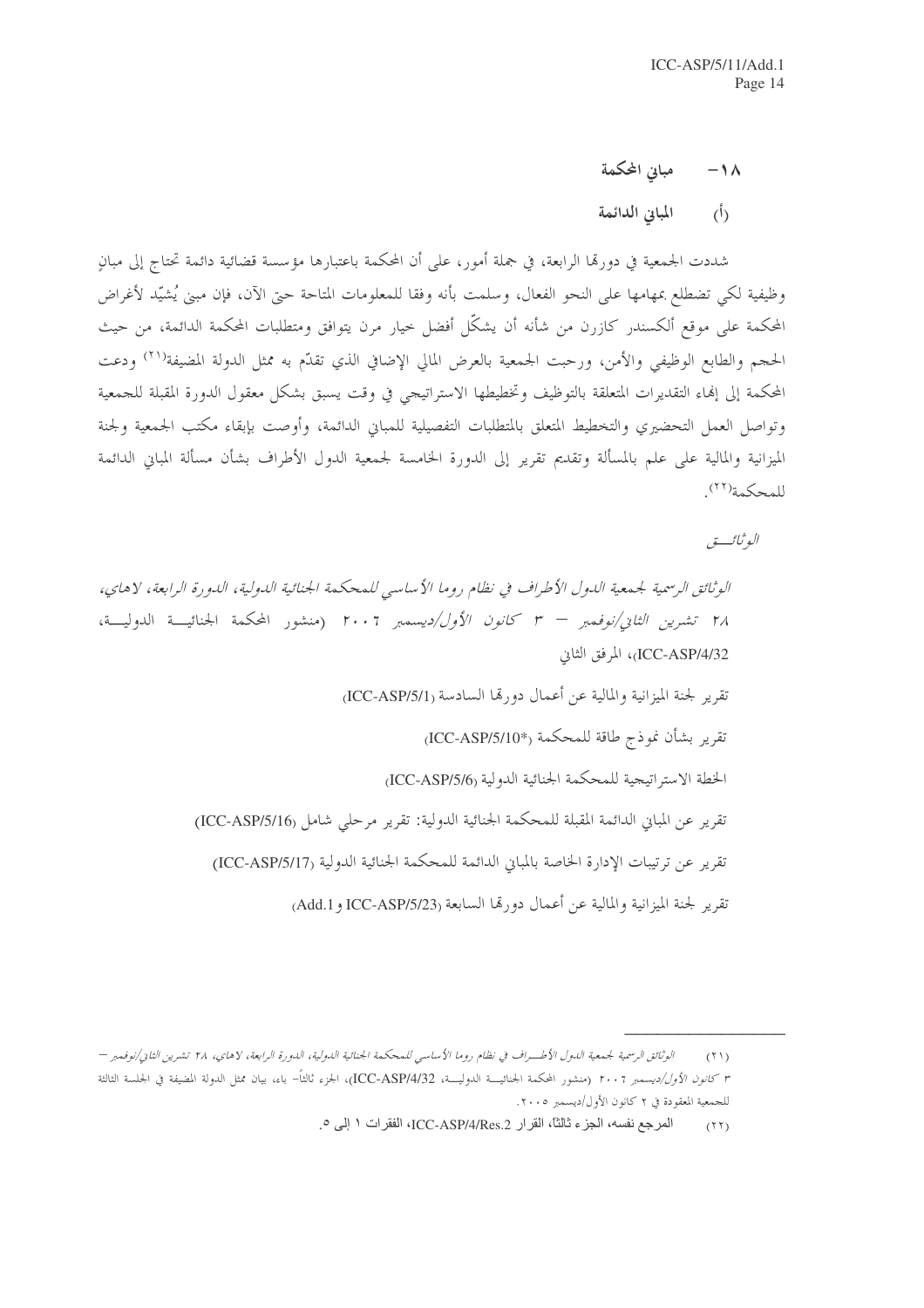المبانى المؤقتة  $(\hookrightarrow)$ 

قررت الجمعية، في دورتما الرابعة المستأنفة، أن تناقش الآلية ذات الشأن التابعة للمكتب في لاهاي، بشكل مفتوح، كافة القضايا المتعلقة بالمباني المؤقتة للمحكمة، على أن يكون الغرض المباشر من هذه المناقشة هو تقديم تقرير إلى المكتب لكي ينظر فيه بالتشاور مع الدول الأطراف، ثم يحيله لاحقا إلى لجنة الميزانية والمالية. وقررت الجمعية كذلك أن تقوم اللجنة، في أبكر وقت يناسبها، على أن لا يتجاوز ذلك دورتما السادسة، بإسداء المشورة لجمعية الدول الأطراف بخصوص حدوى وملاءمة أية حلول تتعلق بالمباني المؤقتة للمحكمة'٬٬۳). ونظرت اللجنة، في دورتما السادسة، في تقرير غير رسمي صادر عن المكتب يُعني بخيارات الإسكان المؤقتة الثلاثة التالية وهي:

> بنكو, ستلان الخيا, ألف: الخيار باء: المباني المشيدة من مواد مصنوعة مقدما (الخيار الفرعي `` `) ساتورنسترات (الخيار الفرعي '۲') ويخاسترات

### الخيار جيم: لينتشيندام

وأوصى المكتب، في تقريره غير الرسمي، بإقرار الخيار باء (حيار تشييد مبانٍ من مواد مصنوعة مقدما)، وأيدت لجنة المزانية والمالية في دو, هَا السادسة<sup>(٢٤)</sup> هذه التوصية.

> البوثيائسسق تقرير لجنة الميزانية والمالية عن أعمال دورتما السادسة (ICC-ASP/5/1) تقرير لجنة الميزانية والمالية عن أعمال دورتما السابعة (ICC-ASP/5/23 و Add.1)

التقديرات المتعلقة بالملاك من الموظفين والخطة الاستراتيجية للمحكمة  $-19$ 

دعت الجمعية في دورقما الرابعة، في جملـــة أمـــور، المحكمة إلى إتمام تقديرالها المتعلقة بالتوظيف وتخطيطها الاستراتيجي في وقت يسبق بكثير الدورة القادمة للجمعية<sup>(٢٥</sup>).

تقرير لجنة الميزانية والمالية عن أعمال دورتما السادسة (ICC-ASP/5/1)، الفقرات ٤٦ إلى ٥٣.  $(15)$ 

الوثائق الرسمية لجمعية الدول الأطراف في نظام روما الأساسي للمحكمة الجنائية الدولية، الدورة الرابعة المستأنفة، نيويورك، ٢٦–٢٢ كانون  $(11)$ الثنايز ٢٠٠٢ (منشور المحكمة الجنائيـــة الدوليـــة، ICC-ASP/4/Res.12)، الجـــزء ثانـــياً، القـــرار ICC-ASP/4/Res.12 ، الفقرتان ٢ و٣.

الوثائق الرسمية لجمعية الدول الأطراف في نظام روما الأساسي للمحكمة الجنائية الدولية، الدورة الرابعة، لاهاي، ٢٨ تشرين الثاني/نوفمبر – ٣  $(10)$ كانو*ن الأول/ديسمبر ٢٠٠٥* (منشور المحكمة الجنائيـــة الدوليـــة، ICC-ASP/4/32)، الجزء ثالثاً، القرار ICC-ASP/4/Res.2، الفقرة ٤.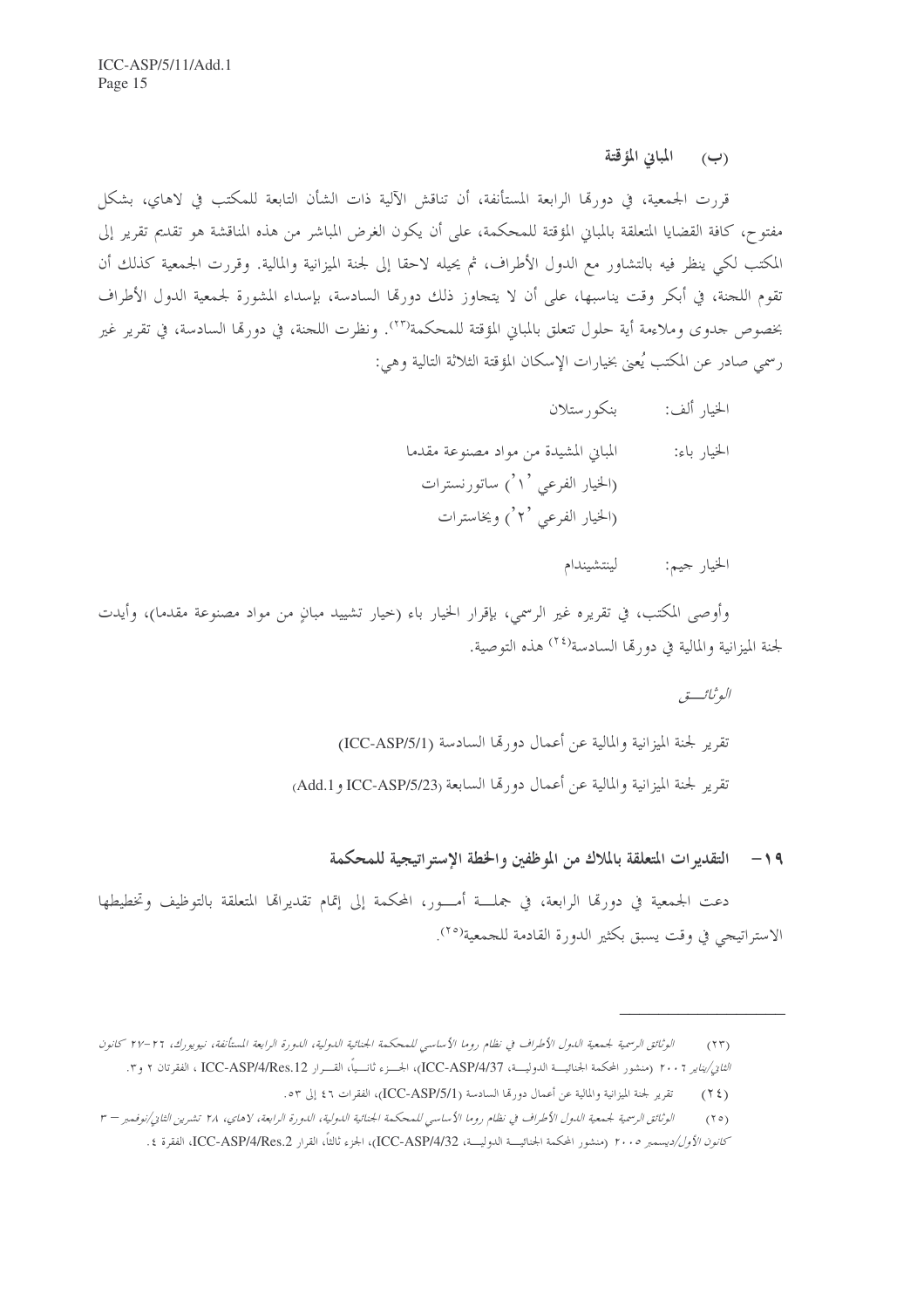وفي دورقما الرابعة أيضا، سلمت الجمعية بالأهمية التي يكتسيها بالنسبة للمحكمة التعامل مع المحتمعات المحلية في الحالات قيد التحقيق في إطار عملية قوامها التفاعل البناء مع المحكمة، وطلبت إلى المحكمة عرض حطة إستراتيجية مفصلة، تتضمن مؤشرات للأداء، وتتصل بأنشطتها التوعوية لتنظر فيها لجنة الميزانية والمالية وجمعية الدول الأطراف، وذلك لتمكينها من النظر في هذه المسألة المهمة بالتفصيل (٢٦).

وفي نفس الدورة، لاحظت الجمعية الأهمية الحاصة للاتصالات فيما يتعلق بالعمليات الميدانية وتكلفتها العالية في أحيان كثيرة ولكنها استنتجت أن تكاليف قسم تكنولوجيات المعلومات والاتصال قد ارتفعت بسرعة وأنه ينبغي تخفيضها بما يتماشى مع توصيات لجنة الميزانية والمالية. وأيدت الجمعية أيضا توصية المراجع الخارجي للحسابات ولجنة الميزانية والمالية بأن تضع المحكمة إستراتيجية لقسم تكنولوجيات المعلومات والاتصال تتفق اتفاقا وثيقا مع أهدافه العملية الرئيسية. واقترحت الجمعية أن تنظر لجنة الميزانية والمالية في هذه الإستراتيجية لإمكان مواصلة النظر في احتياحات هذا القسم في الدورة الخامسة للجمعية<sup>(٢٧</sup>).

وأخيرا، وفي نفس الدورة، استعرضت الجمعية توصيات المراحع الخارجي للحسابات ولجنة الميزانية والمالية الواردة في الفقرة ٢٤ من تقريرها عن أعمال دورها الخامسة<sup>(٢٨)</sup> بشأن الربط بين الميزانية والأهداف الإستراتيجية للمحكمة. وأيدت الجمعية هذه التوصيات وطلبت إلى المحكمة أن تستخدم الخطة الإستراتيجية المقبلة للمحكمة كنقطة انطلاق لتخطيط الميزانية مستقبلا. ورحبت الجمعية بالقرار الذي اتخذته المحكمة بوضع نموذج لطاقة المحكمة وتتطلع إلى نظر الدول الأطراف في هذا النموذج<sup>(٢٩)</sup>.

البوثيائق

تقرير لجنة الميزانية والمالية عن أعمال دورتها السادسة (ICC-ASP/5/1) الخطة الإستراتيجية للمحكمة الجنائية الدولية (ICC-ASP/5/6) تقرير عن إستراتيجية المحكمة المتعلقة بتكنولوجيات المعلومات والاتصال (ICC-ASP/5/7) تقرير بشأن نموذج طاقة للمحكمة <sub>(\*ICC-ASP/5/10)</sub> الخطة الاستراتيجية المتعلقة بالتوعية والخاصة بالمحكمة الجنائية الدولية (ICC-ASP/5/12) تقرير لجنة الميزانية والمالية عن أعمال دورتما السابعة (ICC-ASP/5/23 و Add.1)

المرجع نفسه، الجزء ثالثاً، القرار ICC-ASP/4/Res.4، الفقرة ٢٢، والجزء ثانياً – باء–٢، الفقرة ٣٠.  $(TT)$ 

المرجع نفسه، الجزء ثانياً– باء –٢، الفقرة ٢٣.  $(11)$ 

المرجع نفسه، الجزء ثانياً– باء –٦(ب)، الفقرة ٢٤.  $(1 \lambda)$ 

المرجع نفسه، الجزء ثانياً — باء –١ (ج)، الفقرة ١٣.  $(19)$